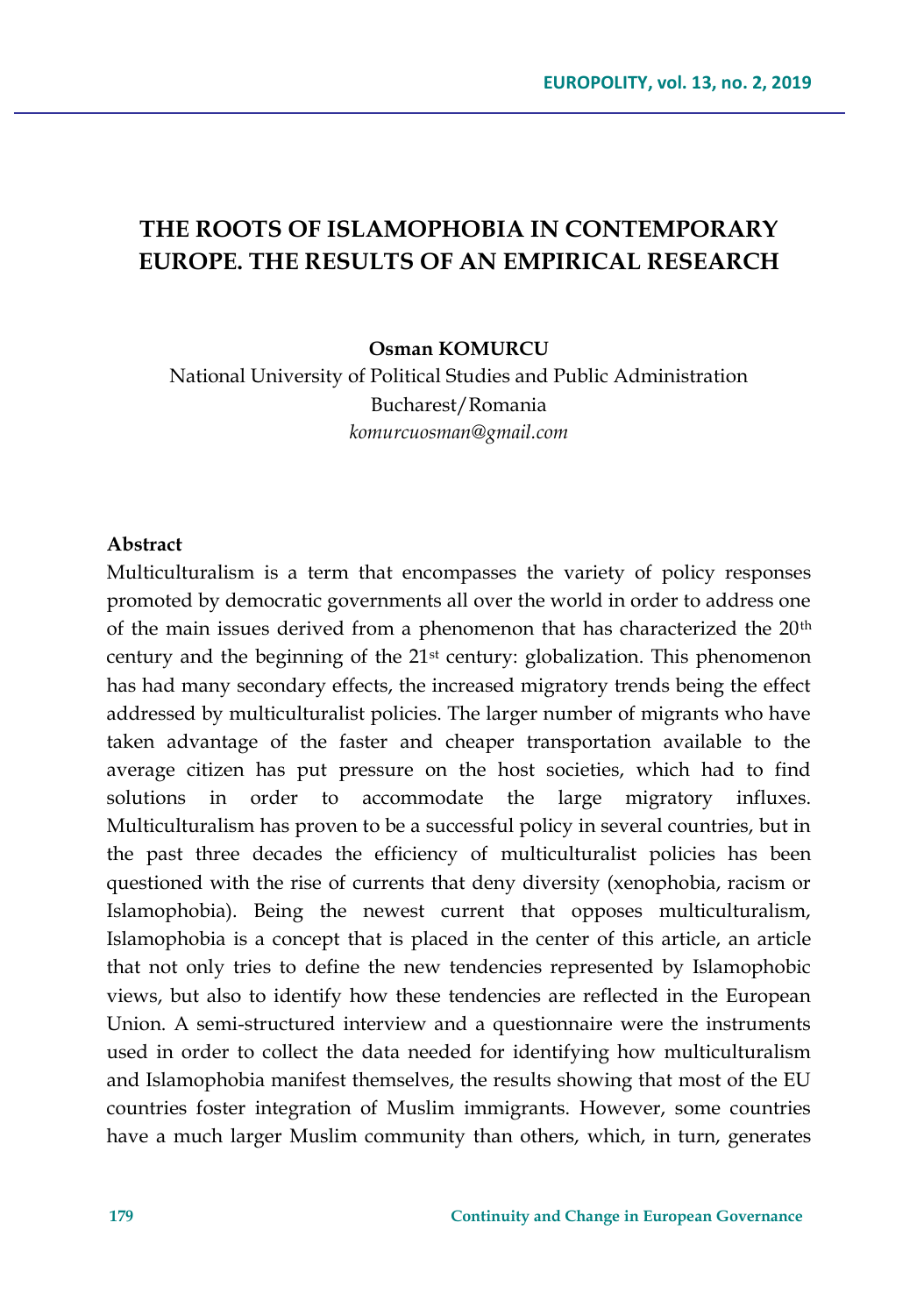more problems like ghettoization or the higher intensity of Islamophobic tendencies. These results allow in the end of the article the drawing of several conclusions regarding the way multiculturalism and Islamophobia manifest in the EU and the proposal of several policy recommendations that could be implemented by authorities in order to combat the rising issues generated by the Islamophobia current.

#### **Keywords**

Diversity; Islamophobia; multiculturalism; public policies

# **1. INTRODUCTION**

One of the main phenomena of the past decades is the phenomenon known as `globalization`, which has deeply influenced the modern social and economic life. Globalization has many facets and one of them consists of the rising migratory trends favored by the faster and cheaper transportation systems and by the faster and cheaper communication means that are available today to large masses of people. In turn, the rising migratory trends have generated several secondary effects, one of these effects being the need for host countries to find ways to better accommodate the large masses of immigrants. When faced with these new problems, many host countries have responded by adopting policies that can be framed under a new current that can be called 'multiculturalism' (Komurcu 2019).

Multiculturalism has been a widely used policy response in states characterized by high migratory influxes because it has been proved to be successful in most of the countries where it was used (e.g. Canada, United Kingdom, Australia), favoring the integration of migrants and a better relation between migrants, on one hand, and the host society, on the other hand. However, during the 1990s things began to change, when different phenomena that aimed at denying multiculturalism began to take shape in the host countries. This was the time when currents like antisemitism, racism or xenophobia began to attract more followers and new phenomena denying multiculturalism began to take shape.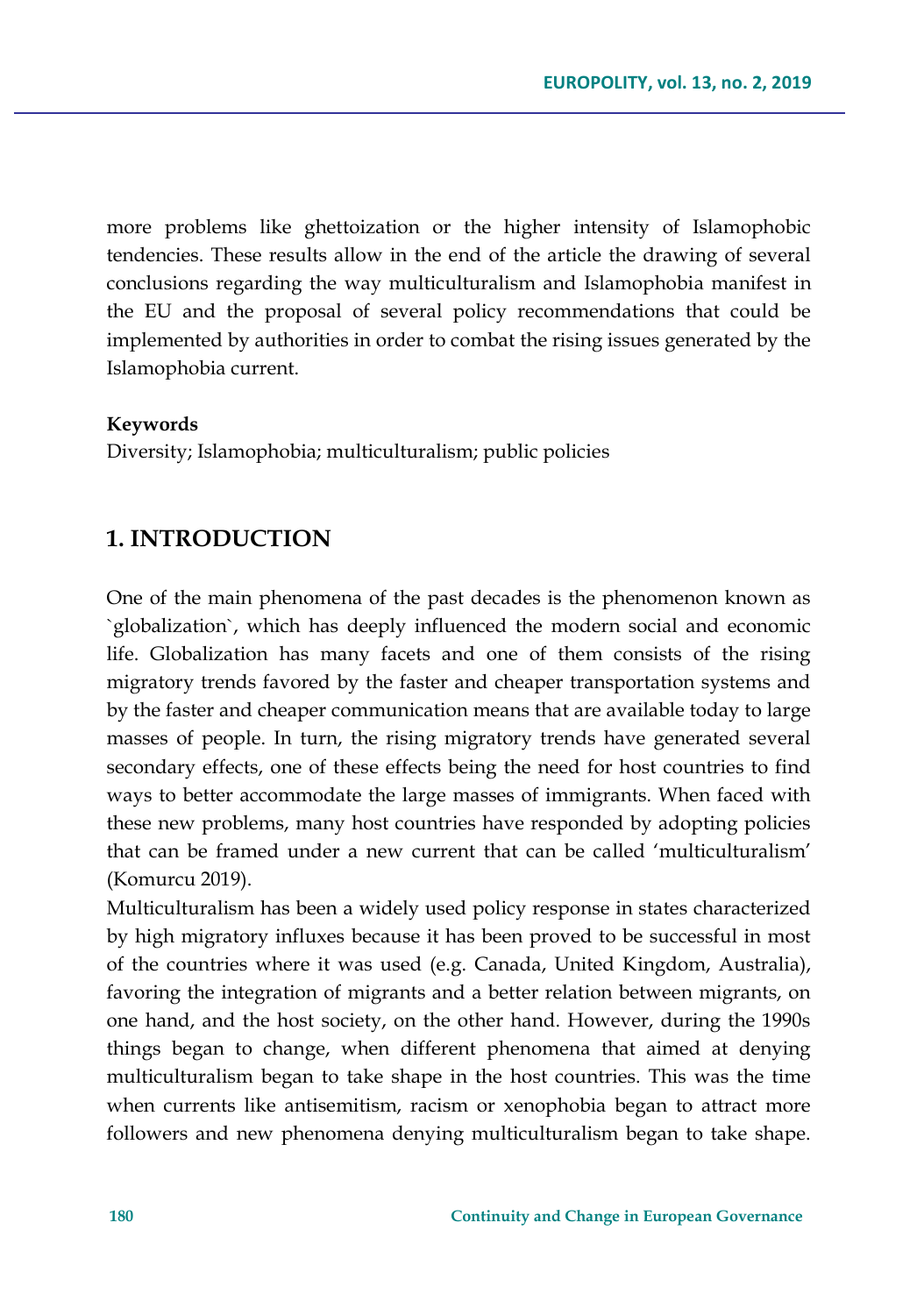In this category of new phenomena can be included a concept that is fundamental to this article, the Islamophobia case.

What began as a current supported by only a few partisans, Islamophobia became in less than three decades a social phenomenon present in almost all Western cultures. Favored by events like the 9/11 attacks in the United States of America or the numerous terrorist attacks that took place on the territory of the European Union in the past decade, attacks that have been associated with Muslim fundamentalists, Islamophobia has rapidly became a widespread current in the Western society and added to the already numerous forms of multiculturalism's denial that were already present in cultures with large migrant influxes.

These are the premises that form the basic assumptions of this article, an article that aims at constructing an image of the current situation arising from the clash of two opposing currents: multiculturalism and Islamophobia. The effects of this clash will be analysed with reference to the situation in the EU as a whole and especially with reference to the specific situation in two of the EU countries: Romania and the United Kingdom. This approach will allow to make comparisons between the way multiculturalism and Islamophobia manifest themselves and the way they are perceived and affect societies that are known for their long history of large migratory influxes (the British society, for example) and that are closer to the geographical Islamic space, but that have not been characterized by large waves of immigrants in the past decades (the Romanian society, for example). The analysis of the situation regarding multiculturalism and Islamophobia in the EU is relevant not only because of the differences between different countries regarding the flow of immigrants, but also due to the fact that each EU country has its own specificity pertaining to elements like the experience in adopting multiculturalist values, the economic situation, the dimensions of the Muslim communities or the frequency of the terrorist attacks. The study that will be performed will help draw some relevant conclusions regarding the different manifestations of multiculturalism and Islamophobia in the EU and will help formulate policy recommendations that can be implemented in the future.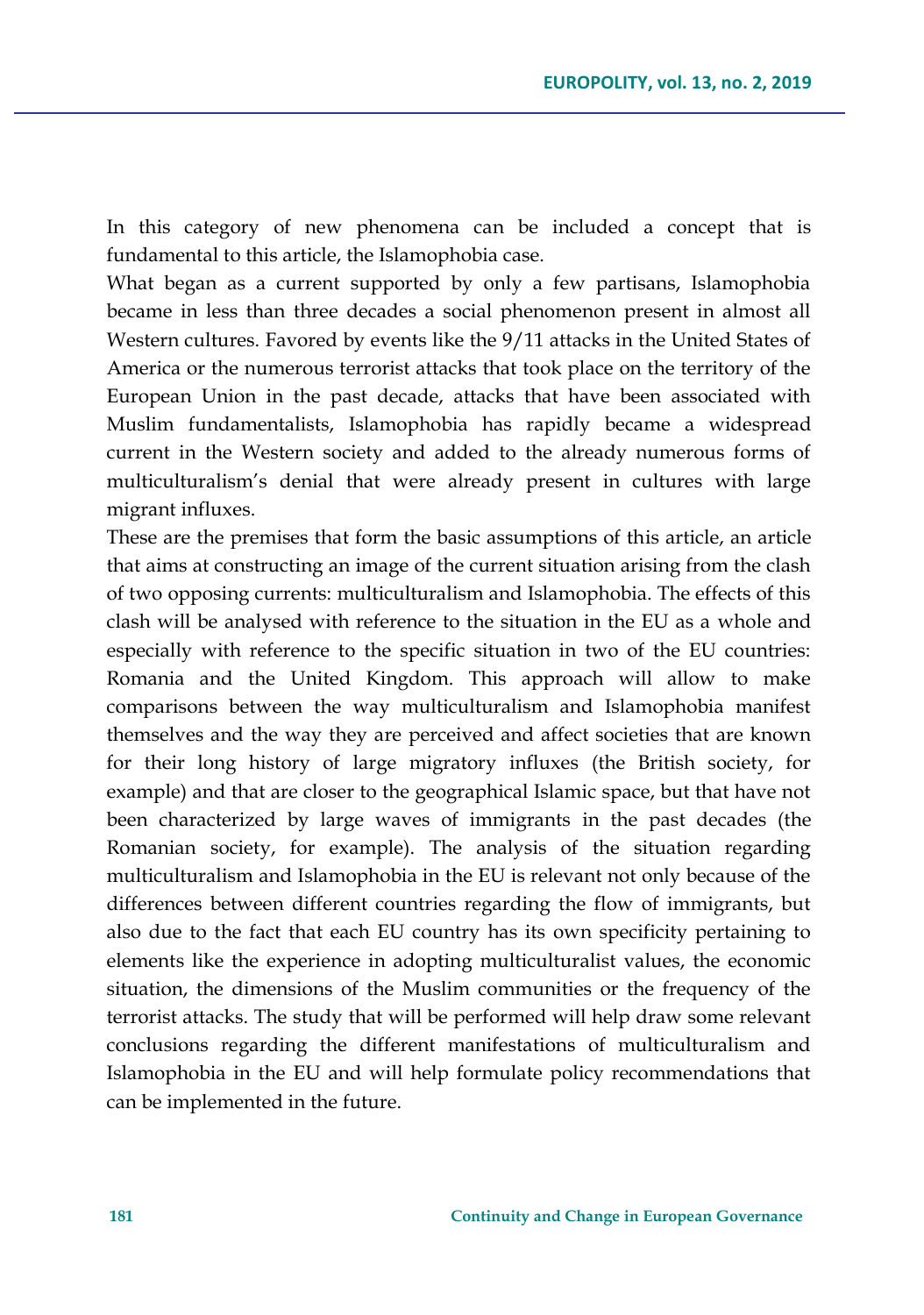## **2. THEORETICAL FRAMEWORK**

The theoretical foundation of this paper consists of two core concepts: 'multiculturalism' and 'Islamophobia'. The first of these concepts, 'multiculturalism', has been widely studied in the literature in relation to the concept of culture by Modood (2005), Hofstede (1980) or Salat (2001). These definitions represent the foundation on which the complex concept of multiculturalism can be constructed.

Starting from the definitions of culture, scholars have tried to define multiculturalism, one of the most important definitions being the one provided by Kymlicka (2012), who argues that multiculturalism is merely the political and legal accommodation of ethnic diversity. In order to create a complete framework regarding the concept of multiculturalism, we do not have to confine ourselves to Kymlicka's approach and to present views of this concept that are supported by other scholars:

- Kukathas (2004) considers multiculturalism as an approach aiming at fully eliminating racism and at nurturing differences between minorities and the majority group of the host country;

- Frunza (2010) defines multiculturalism as a concept strongly associated with 'autonomy', which is not only accepted, but also promoted by multiculturalism as long as it offers the minority groups a chance to conserve their identity and better chances to integrate in the wider society;

- Bloemraad and Wright (2014) argue that, in order to fully understand multiculturalism, we have to refer to concepts that are specific to domains like demography, public policy, political philosophy or public discourse;

- Bastian (2012) considers that multiculturalism is a concept that can be described not only in the context of the values promoted by demographic pluralism, but it also has to take into consideration the larger and more complex issues pertaining to diversity in all its forms (religious, ethnic and racial).

All these views of multiculturalism show that this concept does not have a widely accepted definition and that it can only be understood through the lens of various sciences (sociology or political philosophy, for example) and in relation with other concepts (racism, autonomy, demography etc.). The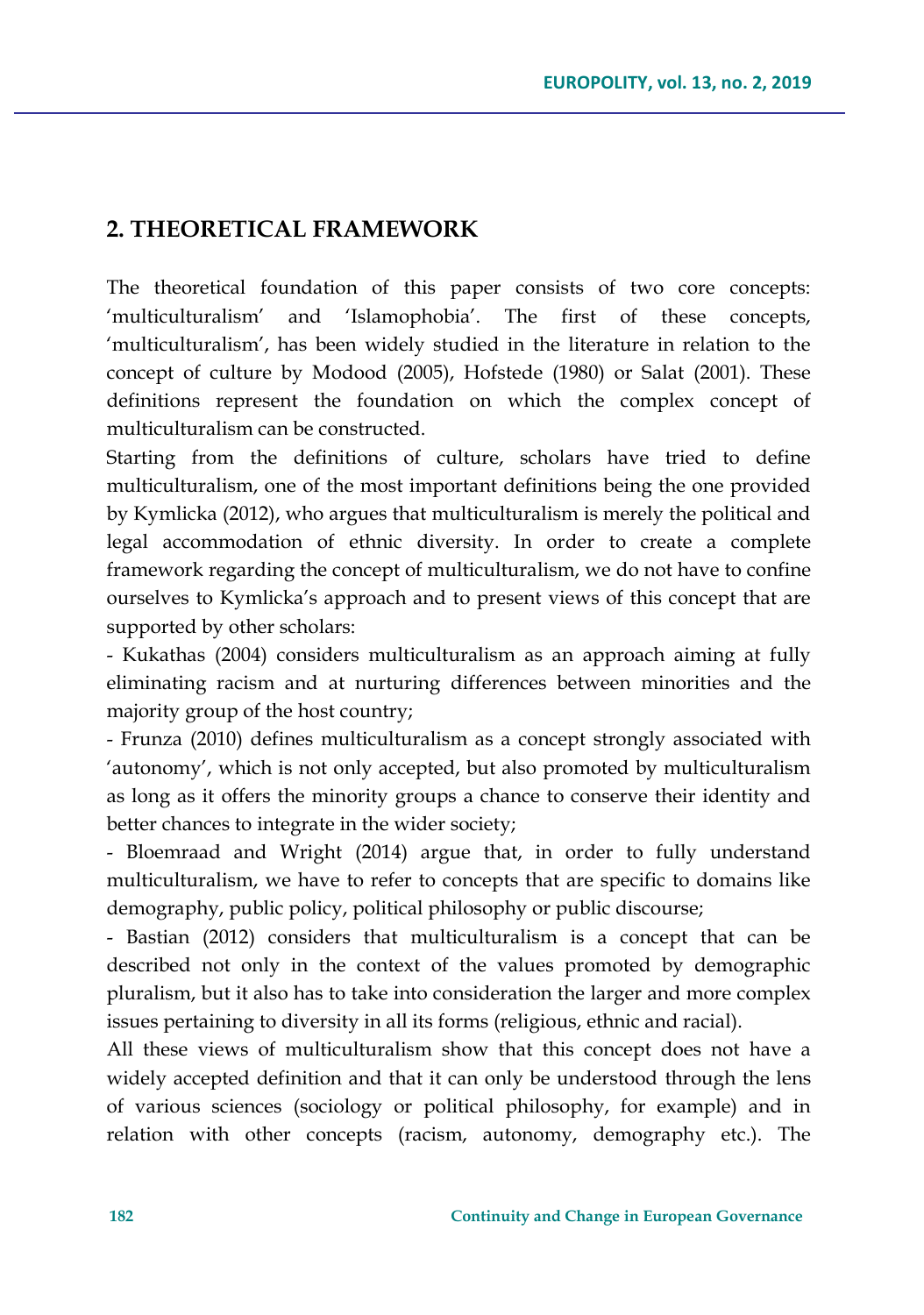complexity of multiculturalist policies can be better understood if we refer to the multitude of public policies devoted to multiculturalism that were implemented in different EU countries where multiculturalism has been intensely promoted in the past few decades. In these countries, multiculturalism was developed through a set of public policies based on four pillars:

1. Education. An example is Germany, where children from minority groups learn between two and five hours a day about values pertaining to cultural diversity (Issa 2013).

2. Housing. An example is Finland, where a strategy named `Socially Sustainable Finland 2020' was adopted, a document aimed at decreasing the costs of housing, so that the minimum housing conditions would be afforded by migrant families (Housing Europe 2015).

3. Cultural policies. An example is The Czech Republic, where several policies regarding the better integration of the Roma minority into the labour market were adopted at the governmental level. These policies were constructed around a better access of Roma children to primary education and university education through programs that helped them finish their studies and become employed on the labour market (Sirovatka 2011).

4. Migration policies. Not all EU countries have paid the same level of attention to policies aimed at including migrants. According to the Migration Policy Index, there are large differences between Western EU countries, that have a longer experience in integrating migrants (Sweden, Finland, Belgium, Germany etc.), and the Central and Eastern European Countries, that seem not to accept diversity in the same manner as Western democracies accept diversity (Triandafyllidou 2012).

These four pillars show that multiculturalism is not a complex concept only from a terminological perspective, but also from a practical perspective, since true multiculturalist policies have to take into consideration the multitude of social, economic and political aspects that influence the relation between migrants who represent minority groups and the larger group represented by the natives of the host society.

The second part of the theoretical foundation of this article consists of the framework that defines 'Islamophobia'. This is a concept that appeared in the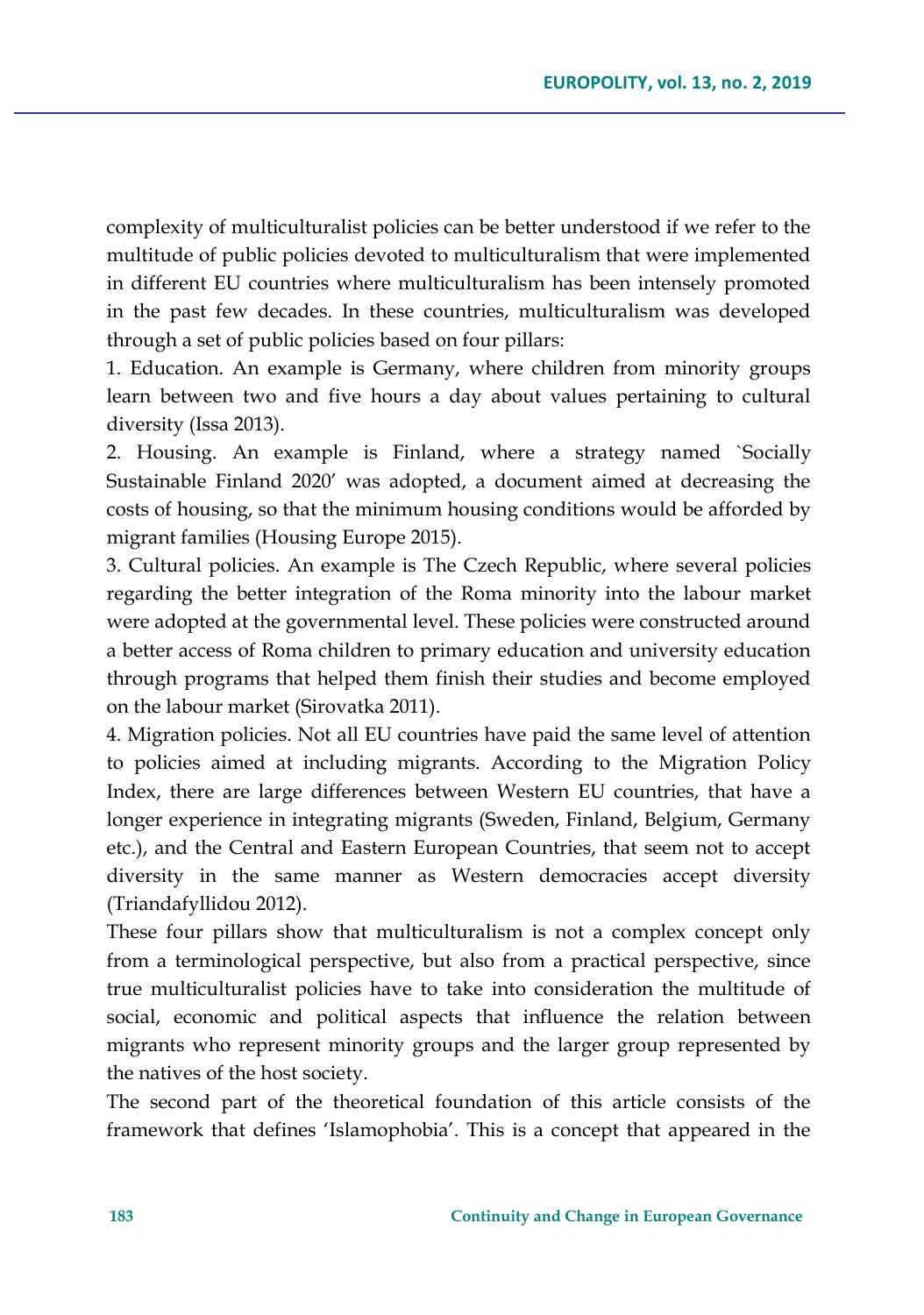last decades of the  $20<sup>th</sup>$  century as a political construct used to identify the intensity, causes, consequences, presence, history and dimensions of sentiments against Muslims and Islamic adherents (Bleich 2012). In a broad sense, Islamophobia refers to the all acts of hostility or fear directed towards Islamic adherents, acts that manifest themselves through several stereotypical perceptions of non-Muslims regarding Muslims (stereotypes like the inferiority of the Islamic religion, the more violent and irrational behaviour of Islamic adherents etc.) (Alshammari 2013).

Both Bleich's and Alshammari's perspectives on Islamophobia reflect the clash that appears between this current and the multiculturalist view of a society. This clash is best reflected on the territory of the European Union, where multiculturalism has become in the past decades an important pillar of public discourse, but also where Islamophobia manifests itself in a variety of ways: through terrorist attacks against Muslims, through attacks on Muslim religious infrastructure, through an increased hatred against Muslims and even through attempts of legalizing Islamophobia (Bayrakli and Hafez 2018). These instances of Islamophobia represent a threat not only for the multicultural European Union, but also for the image of the EU as a tolerant organism in relation to ethnic minorities and for the internal security of the Union, since it undermines its ideals of peace and coexistence.

### **3. METHODOLOGY**

The theoretical framework has shown that the clash between multiculturalism and Islamophobia may represent a threat to many widely accepted values in the European Union (peace, tolerance, coexistence etc.). For this reason, it is important to study how multiculturalism and Islamophobia manifest themselves, how they interact and what effects they have in society. We will study the relation between multiculturalism and Islamophobia in the EU as a whole, with emphasis on the particular case of Romania and the United Kingdom, for which an empirical research was made. The study not only seeks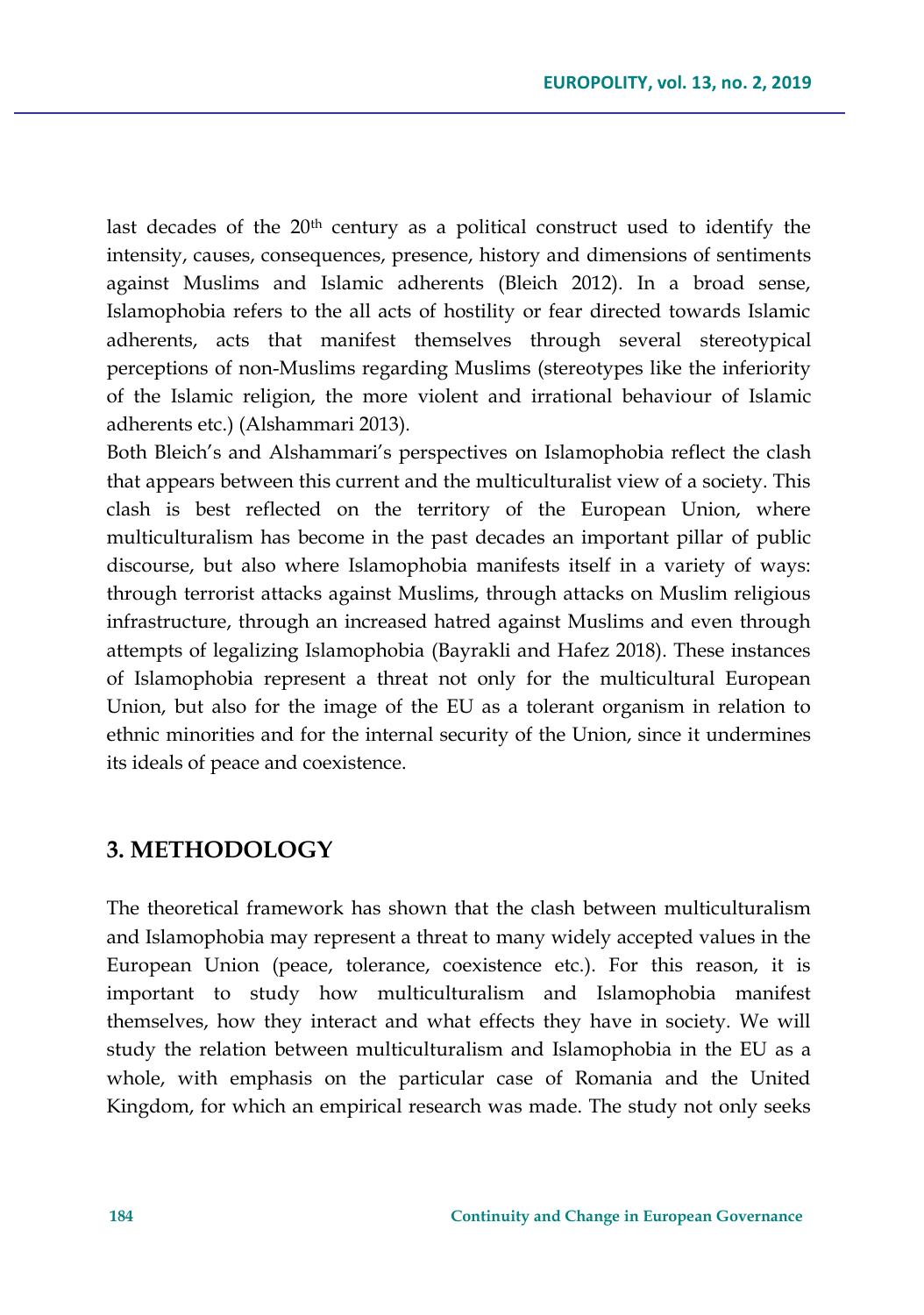to identify traits related to multiculturalism and Islamophobia in the European Union, but also to attain several specific objectives:

- to determine how Muslims have succeeded in adapting to the specific way of life of Europeans;

- to determine why Muslims have decided to emigrate from their countries of origin to the EU;

- to determine what is the Muslims' perception on the way Europeans people live;

- to compare how Muslims perceive the Islamophobia current in relation to how this current is perceived by Europeans.

Two instruments were used in order to collect the data needed in order to attain these specific objectives: an interview and a questionnaire. Both the interview and the questionnaire were constructed around a set of key variables that can be grouped into four main categories: variables that reflect the integration profoundness of immigrants originating from Muslim countries, variables that reflect the perception of these immigrants regarding the culture in their host countries, variables that reflect the attitude of Europeans in relation to Muslim migrants and variables that reflect the respondents' perception regarding Islamophobia.

There were 15 participants that have responded to the interview questions and 200 participants that have taken the questionnaire. The interview sample consisted of five Muslim immigrants who currently live in the UK and ten Muslim immigrants who currently live in Romania, while the questionnaire sample consisted of 150 residents in the UK and 50 residents in Romania. Approximately half of the 200 participants during the questionnaire stage of the study were born either in Romania or the UK from Romanian or British parents, but the sample also consisted of participants who are in one of the following situations: are born in Romania/UK from immigrant parents, are born in Romania/UK from parents of different nationalities or have immigrated to Romania/UK. The diversity of the sample is determined not only by respondents' social status (immigrants or natives), but also by the multitude of countries of origin. As shown previously, most respondents are Romanian/British nationals, but the sample also consisted of immigrants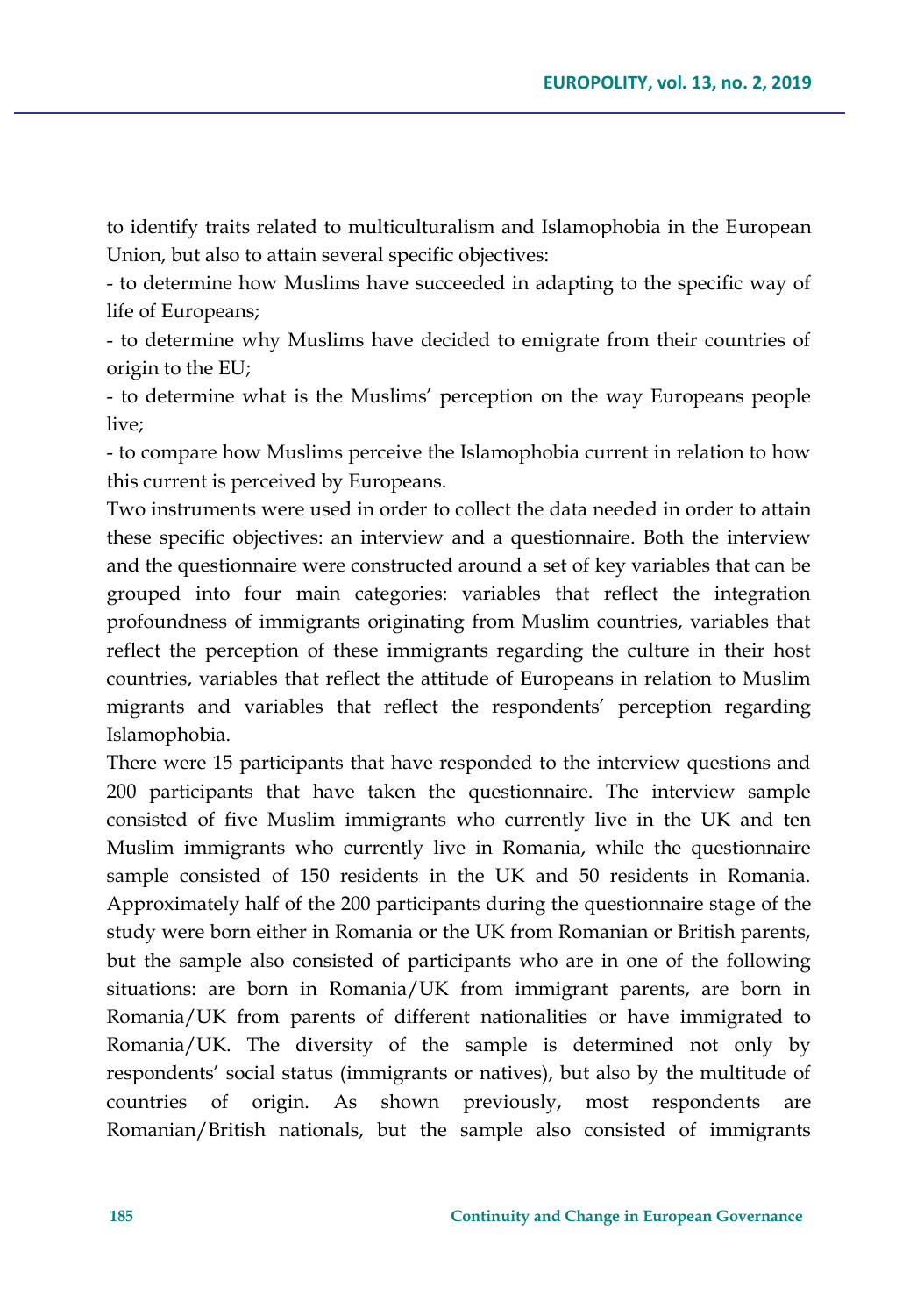originating from a variety of Muslim countries (mostly Turkey, but also countries like Nigeria, Syria, Saudi Arabia, Lebanon or Turkmenistan).

### **4. RESULTS**

The results obtained can be systematized in relation to the set of four objectives pursued in the study:

1. Determining how Muslims have succeeded in adapting to the specific way of life of Europeans

One way of determining the degree to which Muslims have adapted to their new social environments is that of identifying the level of understanding between people from the Muslim communities, on one hand, and people from the host societies, on the other hand. A study that has sought to make this comparison was synthesized in a report written by the Open Society Institute with reference to the specific situation encountered in 11 large cities in several EU countries: London, Leicester, Stockholm, Copenhagen, Berlin, Hamburg, Amsterdam, Rotterdam, Antwerp, Paris and Marseille (Open Society Institute 2011). When the non-Muslims in these cities were asked if they agreed with the statement that Muslims immigrants living in their neighborhood share the same values as the community of people who were born there, over 50% have disagreed or strongly disagreed.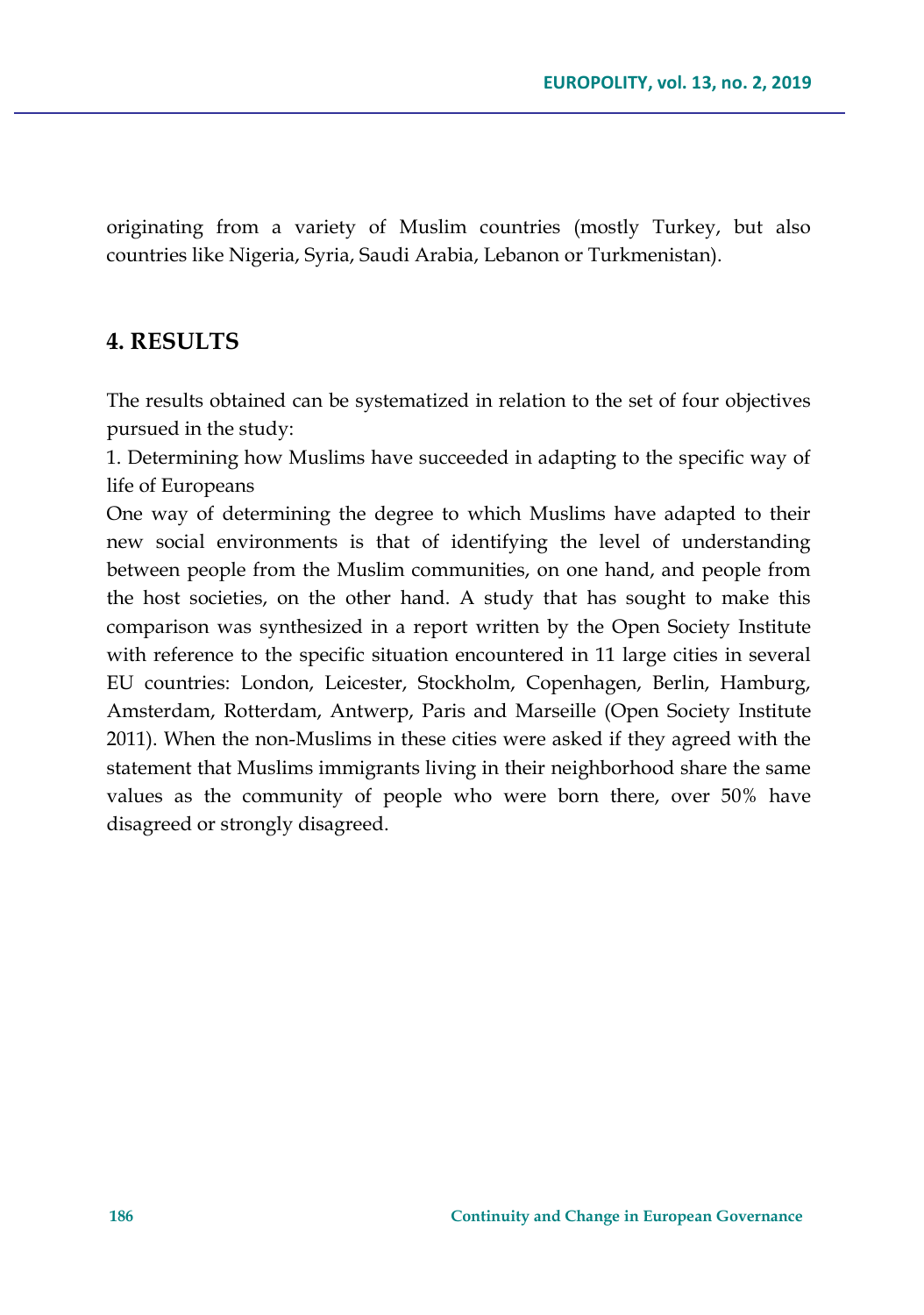

**Figure 1.** Muslims' level of adaptation to the specific way of life of Europeans *Source: Open Society Institute (2011)*

**18.40%**<br> **13.40%**<br> **13.40%**<br> **13.40%**<br> **13.40%**<br> **13.60%**<br> **188 Continuity and Continuity and Change in Division Critical Singree 3, Division Continuity Sevel of a deptation to the specific way of life of Europeans Sour** The data in Figure 1 shows that most Europeans do not think that Muslims have succeeded in adopting the specific values of the EU and, as a result, in adapting to the European specific way of life. However, there is a significant number of EU citizens living in one of the 11 cities that have been part of the Open Society Institute's study who believe that Muslims have begun to share the same values as their neighbors and thus have managed to adapt to their new social environment (almost 30% of the participants agreed or strongly agreed with the statement 'Muslims in this neighborhood share the same values as the general population').

These results are supported by the empirical research made in two EU countries, Romania and the UK, research that has shown that most of the Muslims who currently live in these two states have succeeded in part in their attempt to adapt to the way of life of the natives. Most of them currently have a good or very good understanding of Romanian/English and appreciate the intrinsic qualities of Romanian/British people, characterizing them as `intelligent', 'communicative' and 'well intended'.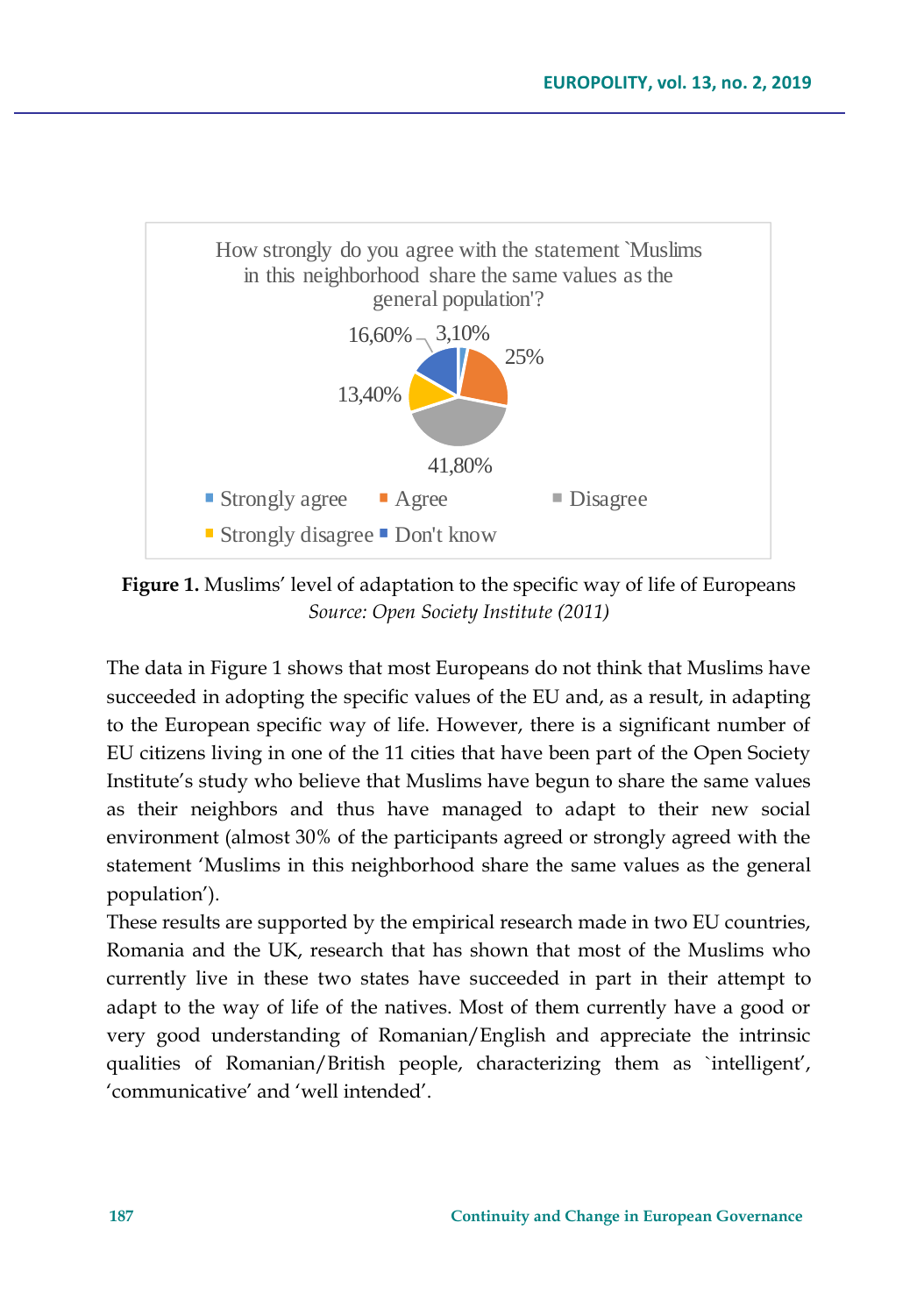

**Figure 2.** Average scores that reflect how Muslim immigrants perceive the of Romanian or British people *Source: Komurcu (2019)*

Although the process of adaptation to the local culture is successful for most of the respondents, this is not the case for all the respondents, showing there are still many immigrants who have not yet succeeded in adapting to the Romanian/British way of life. These are, in general, the people who tend to isolate themselves in a process called 'ghettoization' (Wieviorka 1991) and are more inclined to be influenced by radical Islamic movements (Turner 2015). As the results of the study have shown, this process of ghettoization is more intense in the UK than in Romania.

2. Determining why Muslims have decided to emigrate from their countries of origin to the EU

When referring to the recent wave of Muslim migration, that took place between 2010 and 2016, Tausch (2019) has highlighted the fact that approximately on third the 3.7 million Muslims who have settled in an EU Member State during this period have been granted refugee status, being displaced from their countries of origin by political or economic factors.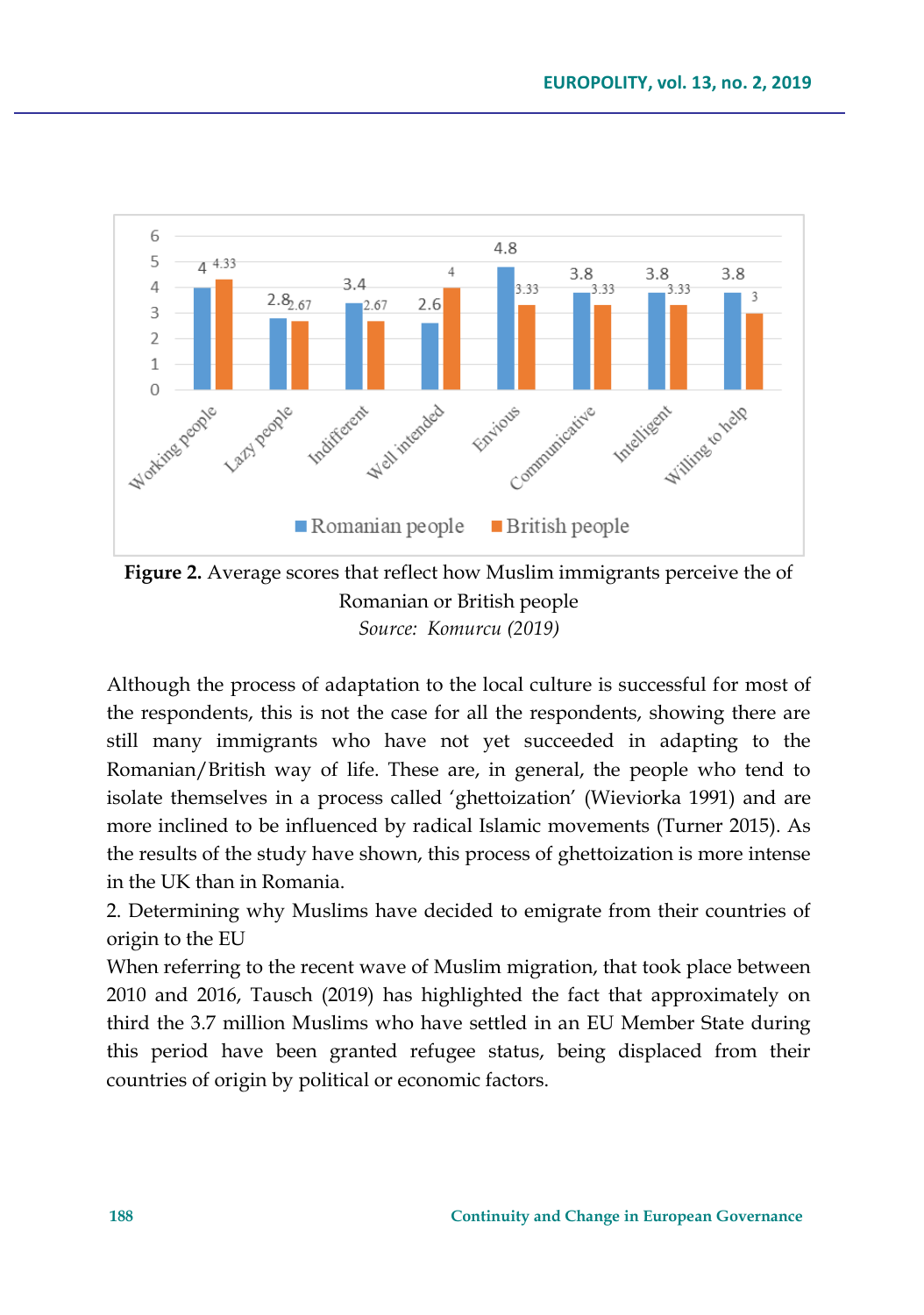



In the case of the empirical research made with reference to Muslims living in the UK or Romania, the main reason for immigration was not seeking a job, but education, since 5 of the respondents to the interview have stated that they came to Romania or the UK because they wanted to attend a particular school or university and only 3 of the respondents came to Romania or the UK in search of a job opportunity.



**Figure 4.** Reasons for Muslims' migration according to the empirical research *Source: Komurcu (2019)*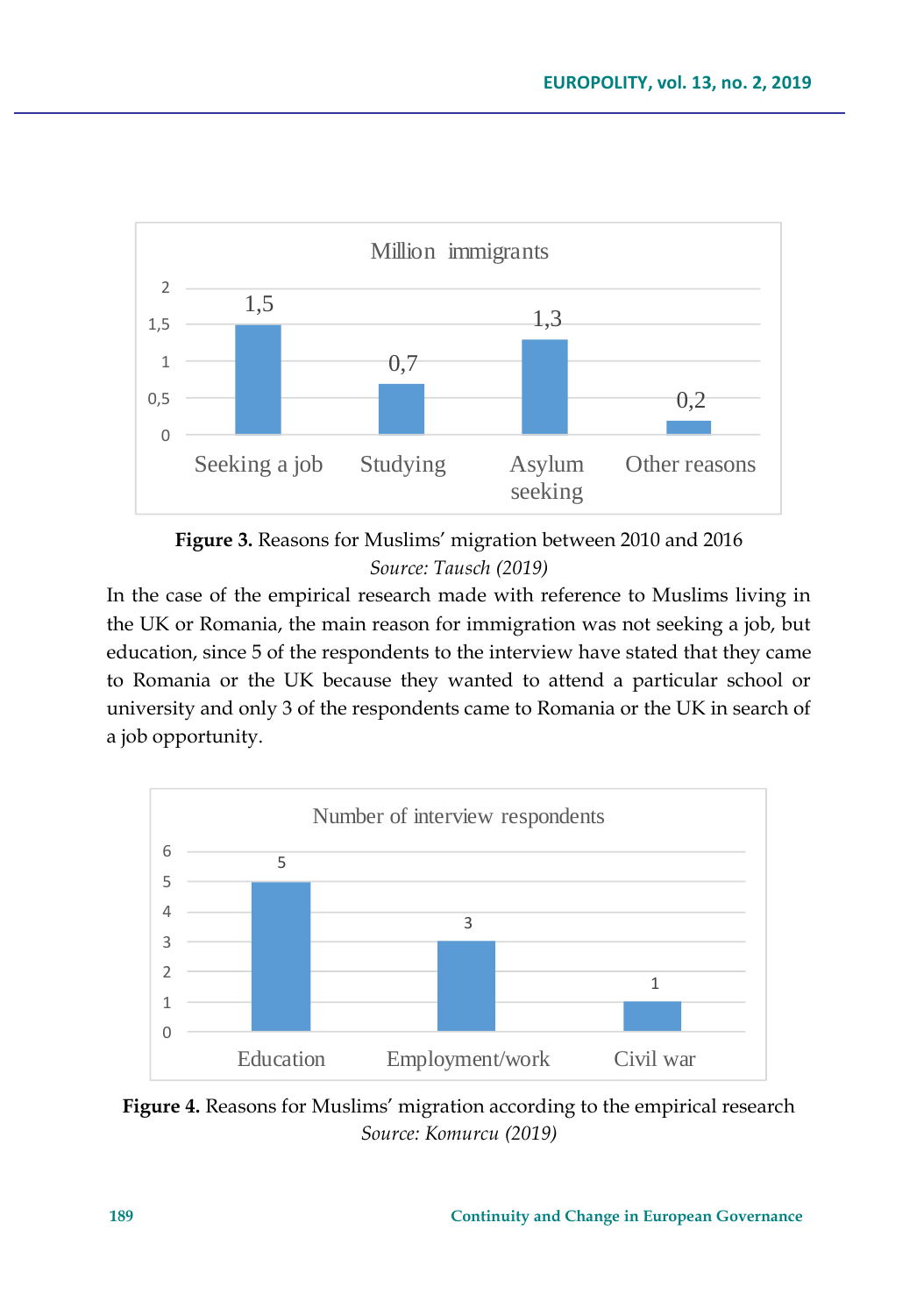The results obtained during the questionnaire phase of the empirical research have shown that the main reason for immigration is different in the case of immigrants in Romania than in the case of immigrants in the United Kingdom. While Muslims currently living in Romania have immigrated mainly because they wanted to reunite with their families, Muslims currently living in the UK have immigrated mainly because they were seeking a better educational system. The different reasons for migration have to be taken into consideration when developing policies aimed at reducing the negative impact of Islamophobia in Romania or the UK.

Both the statistical results referring to the situation of Muslim migration to the European Union as a whole and the specific empirical results referring to the situation of Muslim migration to Romania and the UK have shown that the two main reasons for Muslim immigration are that of seeking employment and obtaining an educational degree.

3. Determining what is the Muslims' perception on the way Europeans live

The nature of Muslims' perception regarding the Europeans' way of life can be indirectly quantified by determining whether Muslims living in EU's Member States have a feeling of attachment to these countries. A study in this regard was made by the European Union Agency for Fundamental Rights (2017), an organization that has developed a survey asking Muslims living in several EU countries how attached did they feel to their host country. The level of attachment was measured on a scale from 1 to 5, the following results being obtained: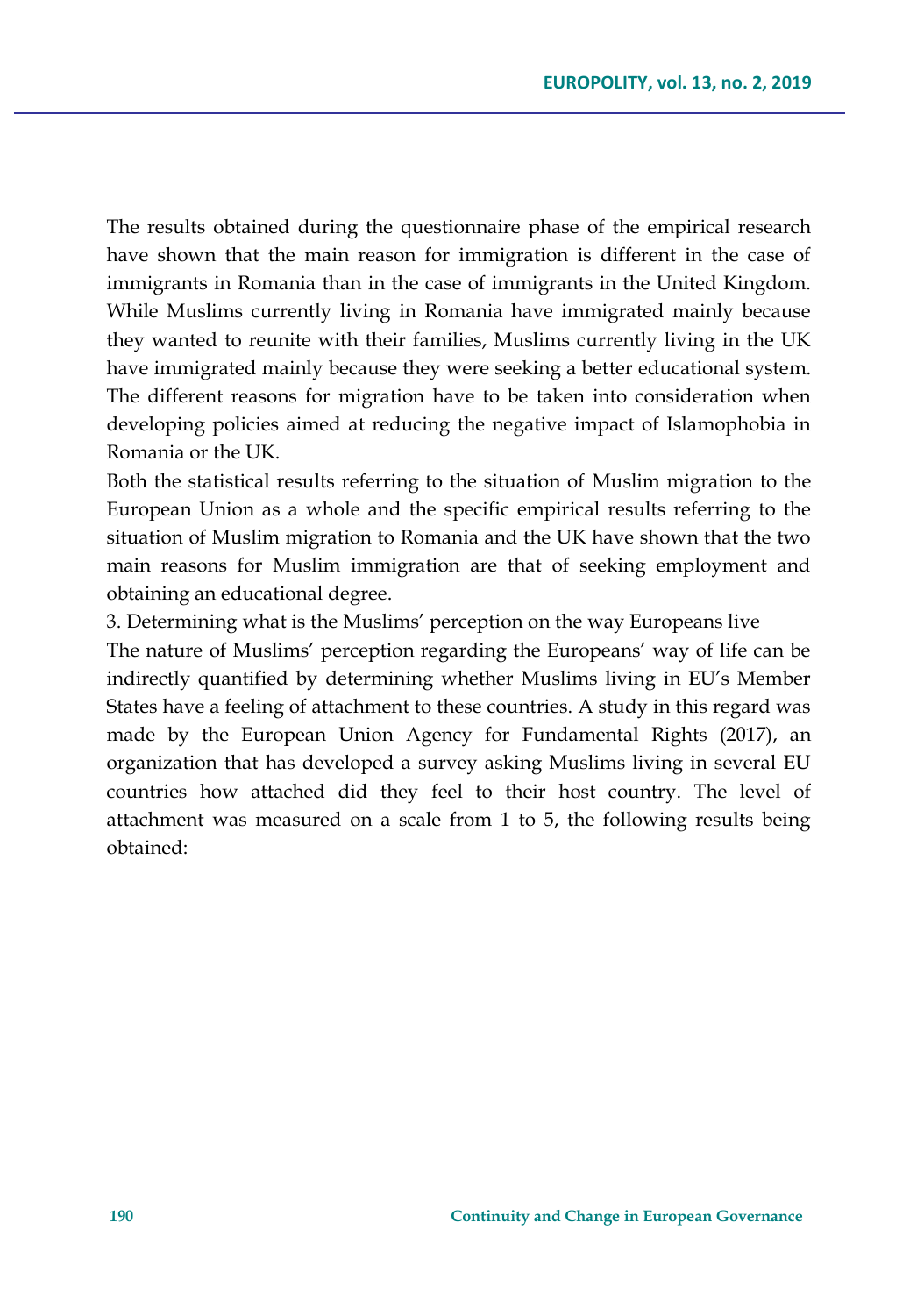



These results show that Muslims have a good perception on the way Europeans live, the most attached Muslim immigrants to their new societies being the ones living in Spain, the United Kingdom and Belgium.

These results have been confirmed by the empirical research made on the particular case of the UK and Romania. Most of the respondents have shown that they have a good perception regarding the way of life of the people from the local cultures that have adopted them. This is both the case of Romania (where over 70% of respondents have declared that they felt close or very close to the society that has adopted them) and the UK (where 50% of the respondents have manifested a high degree of closeness in relation to their host society). The positive perception of Muslims regarding the countries they have emigrated to indirectly reflects a good perception regarding how Europeans live, but also that the conditions for a smooth adaptation to a new life are met.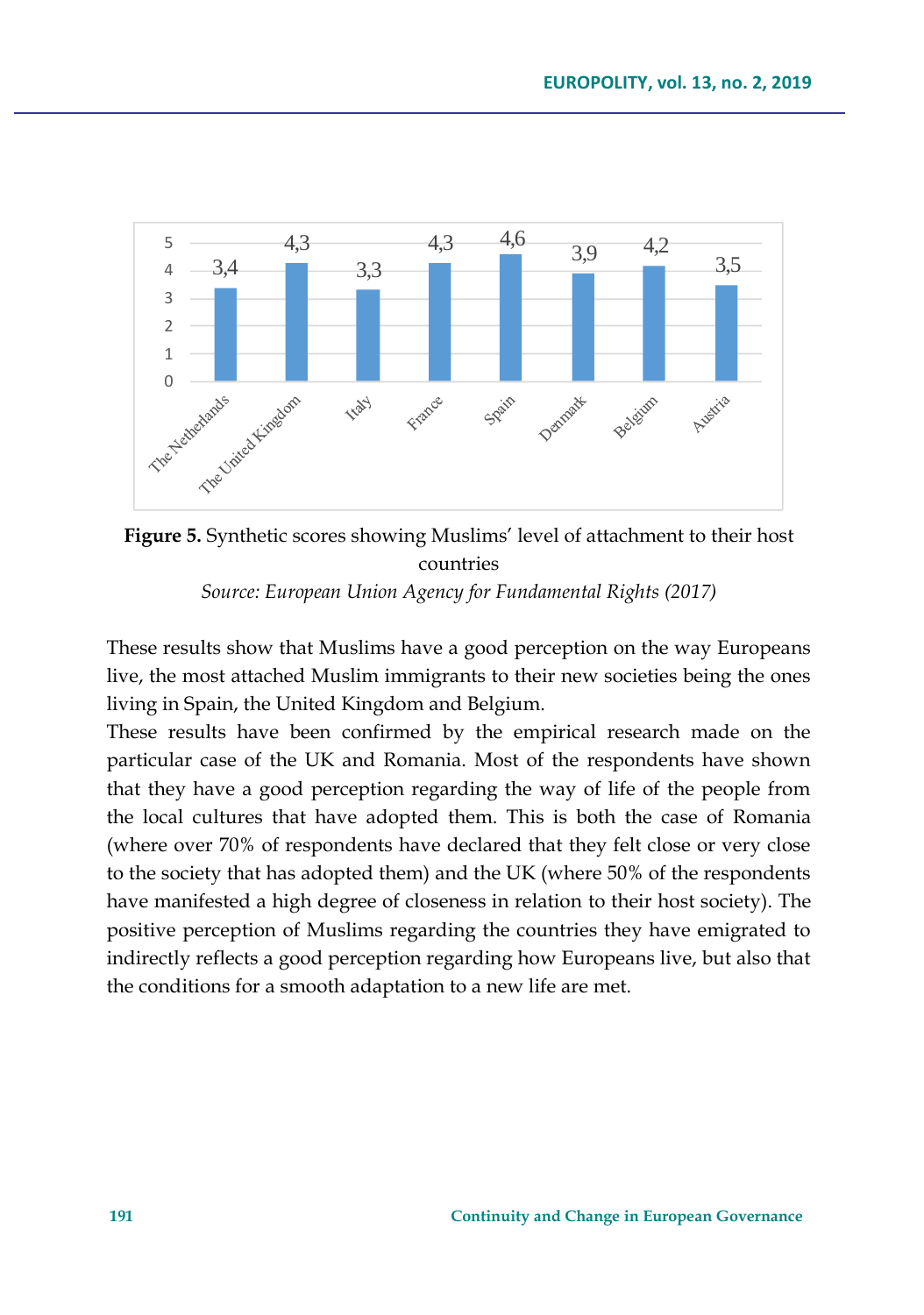

**Figure 6.** Muslims' living in Romania and the UK responses to the question `How close do you feel towards the country you now live in?' *Source: Komurcu (2019)*

This positive perception was also reflected by the respondents' lack of preference when asked whether they would like to live in a neighborhood mostly made up of Muslims or of natives (Komurcu 2019). This strengthens the fact that the process of immigrants' adaptation to their new social environment runs under optimal conditions.

4. Comparing how Muslims perceive the Islamophobia current in relation to how this current is perceived by Europeans

Statistics show that a relatively high number of Muslims experience at least one act of discrimination over a period of time of one year (European Network Against Racism, 2017).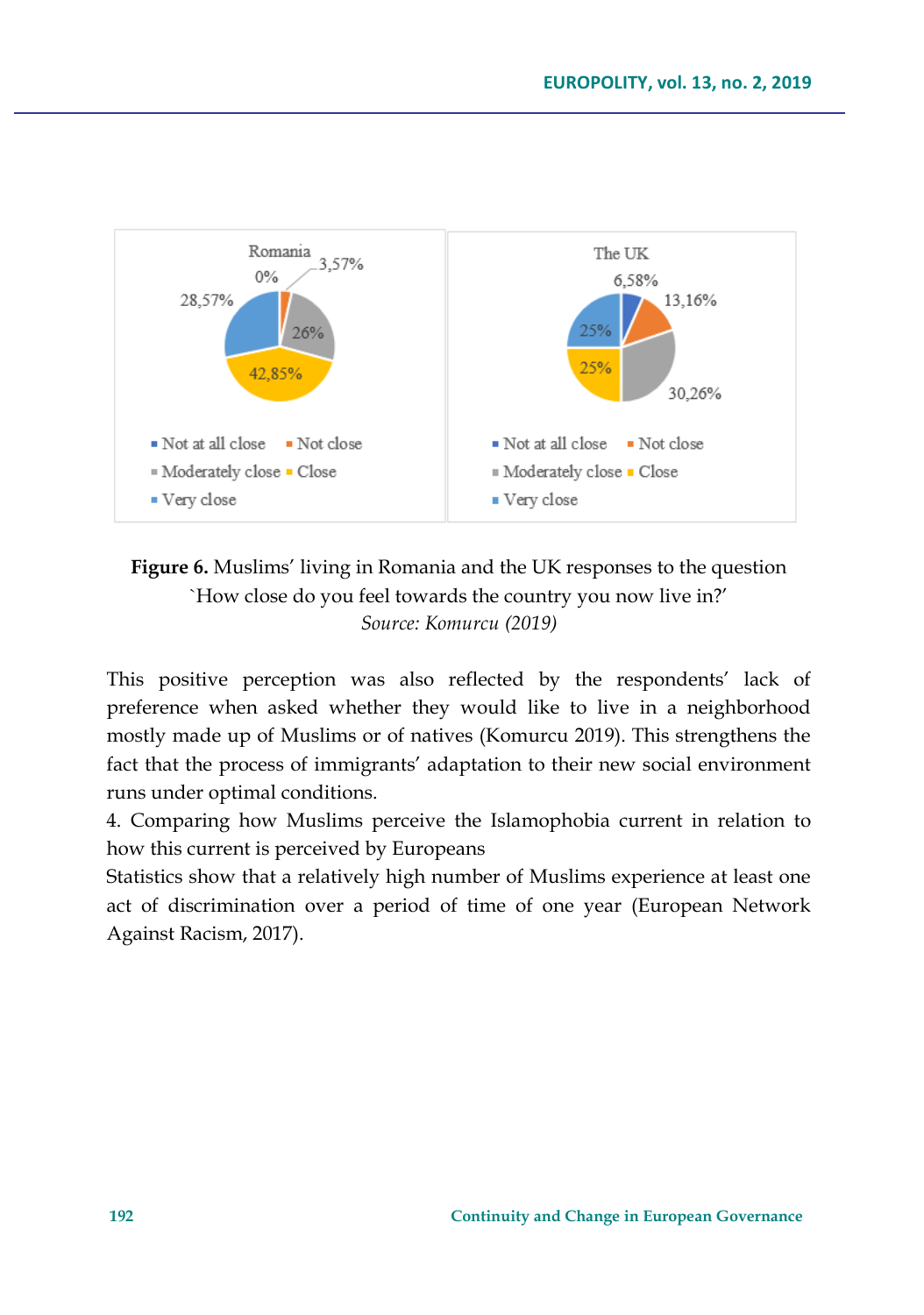

**Figure 7.** Muslims' responses to the question `Have you experienced discrimination in the past 12 months?' *Source: European Network Against Racism (2017)*

These trends are supported by the results obtained during the empirical research, which has shown that the severity of the Islamophobia current is perceived as being relatively high both in the UK and in Romania, but especially in Great Britain.



**Figure 8.** The perception of British/Romanian residents in relation to the intensity of Islamophobia in their country *Source: Komurcu (2019)*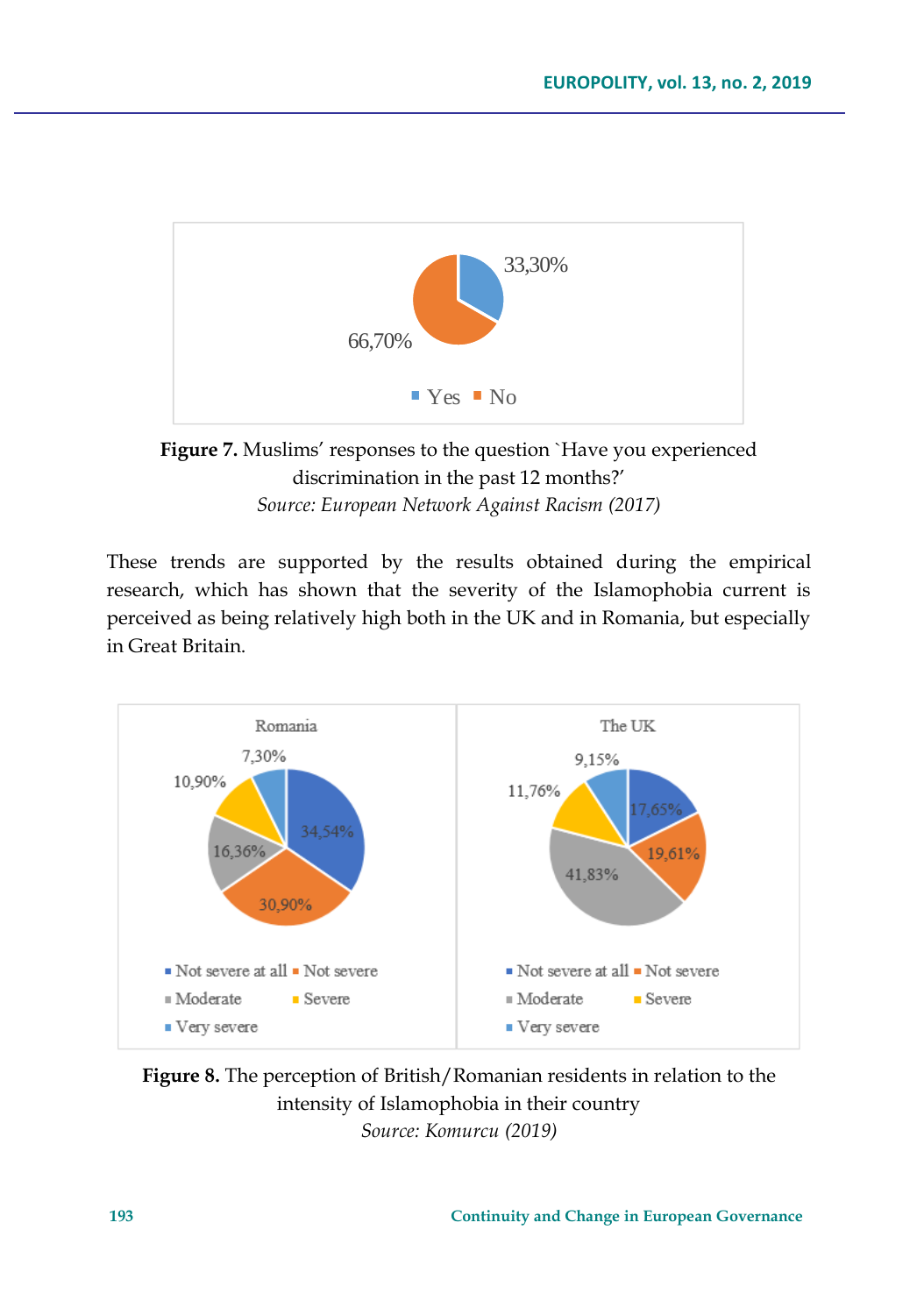Both Romanian and British people believe that the main reason Islamophobia became such an important issue is represented by the 9/11 attacks, but important reasons for the rise of Islamophobia are also the numerous terrorist attacks on the EU territory or the migrant crisis. The residents of Romania and Great Britain not only agree to the reasons of the rise of Islamophobia, but also to the main possible actions that could be taken against this trend: a better education of non-Muslims regarding Islamic culture, a stricter regulation against Islamic discrimination and better implemented government policies (Komurcu 2019).

Other important results obtained during the empirical research are the following (Komurcu 2019):

- most of the Muslim respondents think their rights and freedoms are respected in Europe;

- British nationals tend to interact more frequently with Muslims living in the UK than Romanians tend to interact with Muslims living in Romania;

- there is no consensus between respondents regarding whether their country should receive Muslim migrants;

- the British nationals are more open towards relationships with Muslim immigrants than Romanian nationals (they do not disagree with Muslims being in their neighborhoods, they would like to have more Muslim contacts in order to better understand the Islamic culture and are more reluctant toward the public discourse of parties that are recognized for their anti-Islamic views). The fact that Romanians are less open towards relationships with Muslim immigrants reflects indirectly in the higher tendency of Romanian nationals of associating stereotypes with Muslims and of agreeing with statements like 'Islam teaches its followers to oppress women' or 'Muslims' religion is primitive and barbaric'.

All these results show that the situation in many European states can be considered as being similar from many perspectives when debating the Islamophobia case, but also that the situation in the each country is a specific one from other perspectives, suggesting that the approach in promoting multiculturalism and in diminishing the negative effects of Islamophobia should be different from country to country.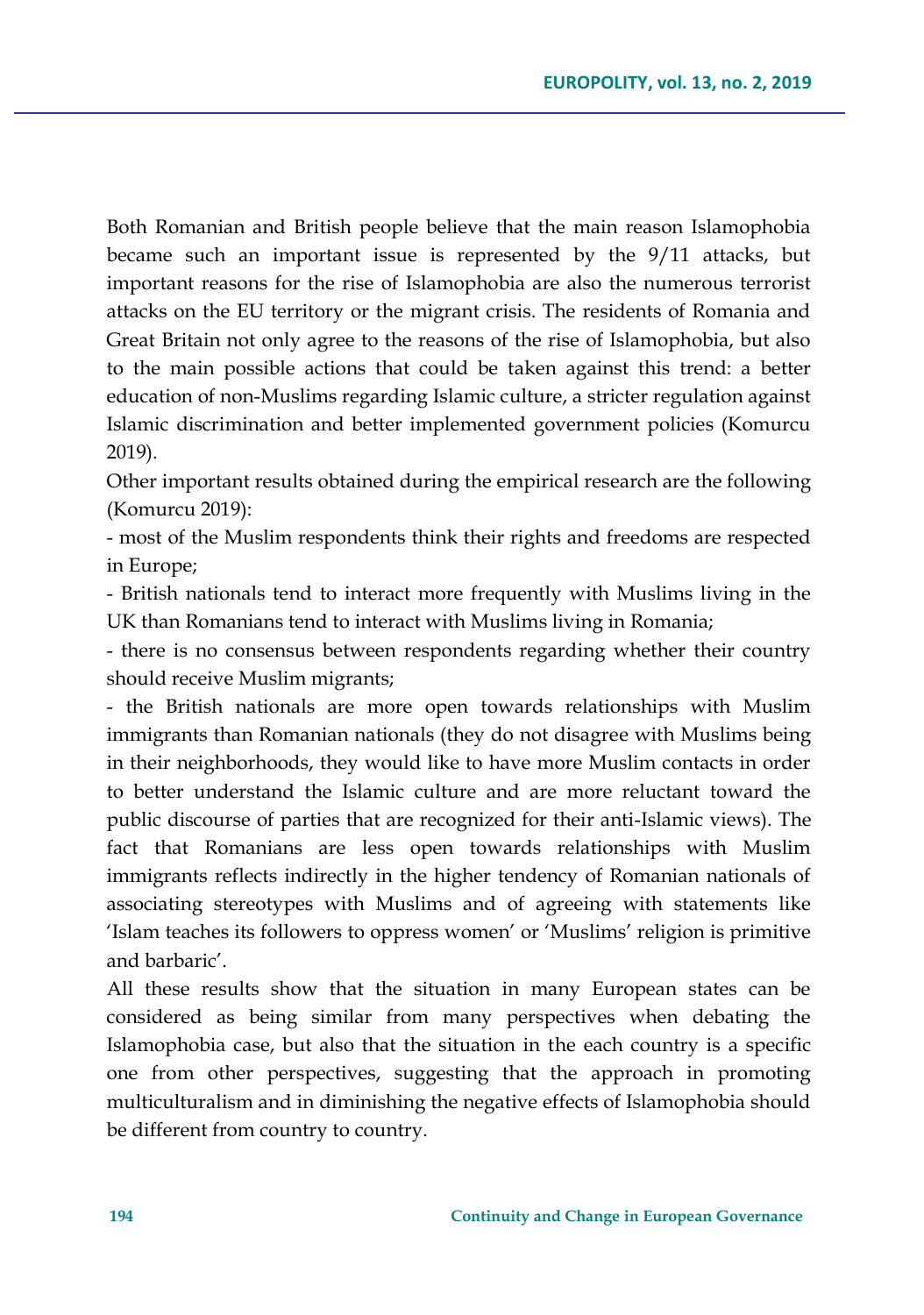# **5. CONCLUSIONS AND POLICY RECOMMENDATIONS**

There are several important conclusions that can be drawn based on the results obtained and several policy recommendations that could be made in relation to these conclusions:

1. The Muslims' specific way of life is not familiar for most Europeans

The lack of information generates barriers between natives and Muslim immigrants. In order to break down these barriers, policies that seek to promote communication between different cultures can be implemented. These policies could be aimed especially at facilitating interaction between children of Muslim origin and European children, since cultural barriers often do not exist at young ages and multicultural values could be more easily assimilated by children than by adults who already have formed stereotypical views regarding Muslims and their way of life.

2. There are differences between the way nationals from different EU countries perceive their relation with Muslim immigrants

The results have shown that Romanians tend to be more reluctant when talking about forming relationships with Muslims than the British nationals are when talking about the same subject. These results can be explained by the fact that the Muslim community is much larger in some EU countries than others (for example, the Muslim community in Great Britain is more consistent than in Romania), thus the interaction between immigrants and natives being more frequent in some EU societies than others. Policies that could be implemented by European authorities in order to address these issues may refer to measures aimed at fostering the active participation of Muslims in cultural and social activities of Europeans.

3. The rise of Islamophobia can be mainly attributed to mass-media

Most of the respondents that have participated in the empirical research have agreed that mass-media has played a crucial role in the past decades in enhancing Europeans' fear of Muslims. The extensive broadcasts of televisions in the days following major terrorist attacks and the proliferation of Muslim stereotypes in the written press have contributed to the rise of Islamophobia, a trend that can be reversed through policies aimed at enforcing stricter ethical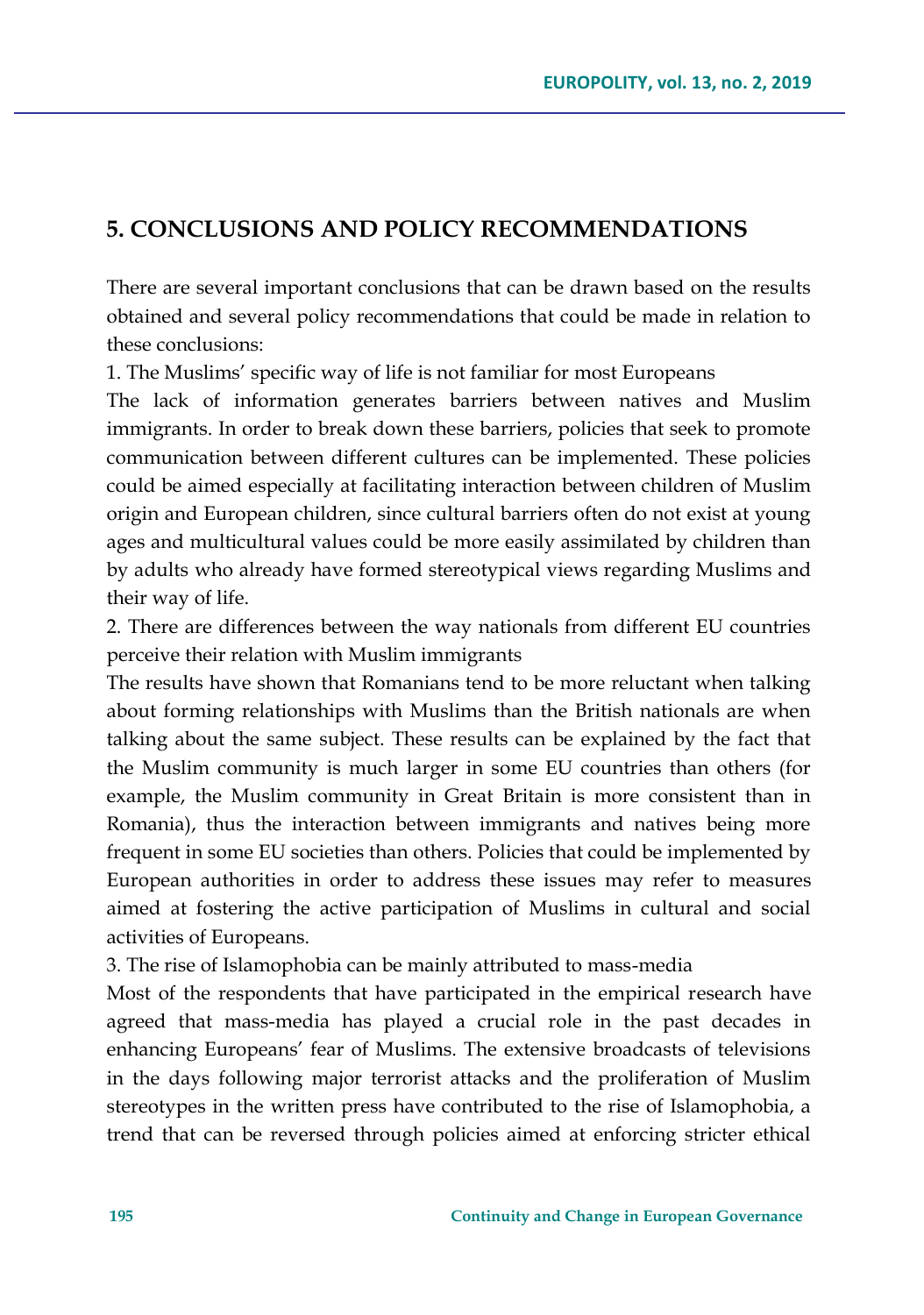codes of conduit for journalists and at offering more competences to authorities responsible with overseeing mass-media. For example, a measure that could be taken is that of allowing CNA, the audiovisual committee of Romania, to develop projects along with other Romanian authorities (e.g. the institutions responsible with combating discrimination).

4. The phenomenon of ghettoization is present in the large urban areas of several European cities

Muslim ghettoization is not yet present in countries like Romania, but in countries like the UK, Germany, Belgium or France, where the Muslim communities are consistent, it constitutes an important social issue. In order to tackle this problem, authorities may adopt policies aimed at improving the access of ethnic minorities to houses located in neighborhoods mostly occupied by natives and at improving the living conditions in the already formed Muslim neighborhoods. The conditions could be improved through measures based on investments that would allow good teachers to teach in schools located in neighborhoods mostly occupied by Muslims or through investments that would allow building new playgrounds for children or improving Muslims' access to the local work market.

These results represent key future directions that authorities in the EU could follow in order to reverse the trend of the rising Islamophobia and to promote the multiculturalist values. Before applying the policy measures proposed above, the authorities have to conduct more complex studies that address the limits of this research. One limit is that represented by the low sample of respondents who have participated, in order to draw more relevant conclusions studies with more participants and more representative samples for the entire population of the EU being required. Another limit that has to be addressed before implementing the policies proposed in this article is that derived from the fact that the study was performed in only two EU countries, Romania and the UK. This means that the policies proposed may not be equally efficient in other Member States where the situation regarding multiculturalism and Islamophobia may be different.

Despite these limits, the study has shown that multiculturalism can not be considered as being a simple abstract concept, but should be considered as a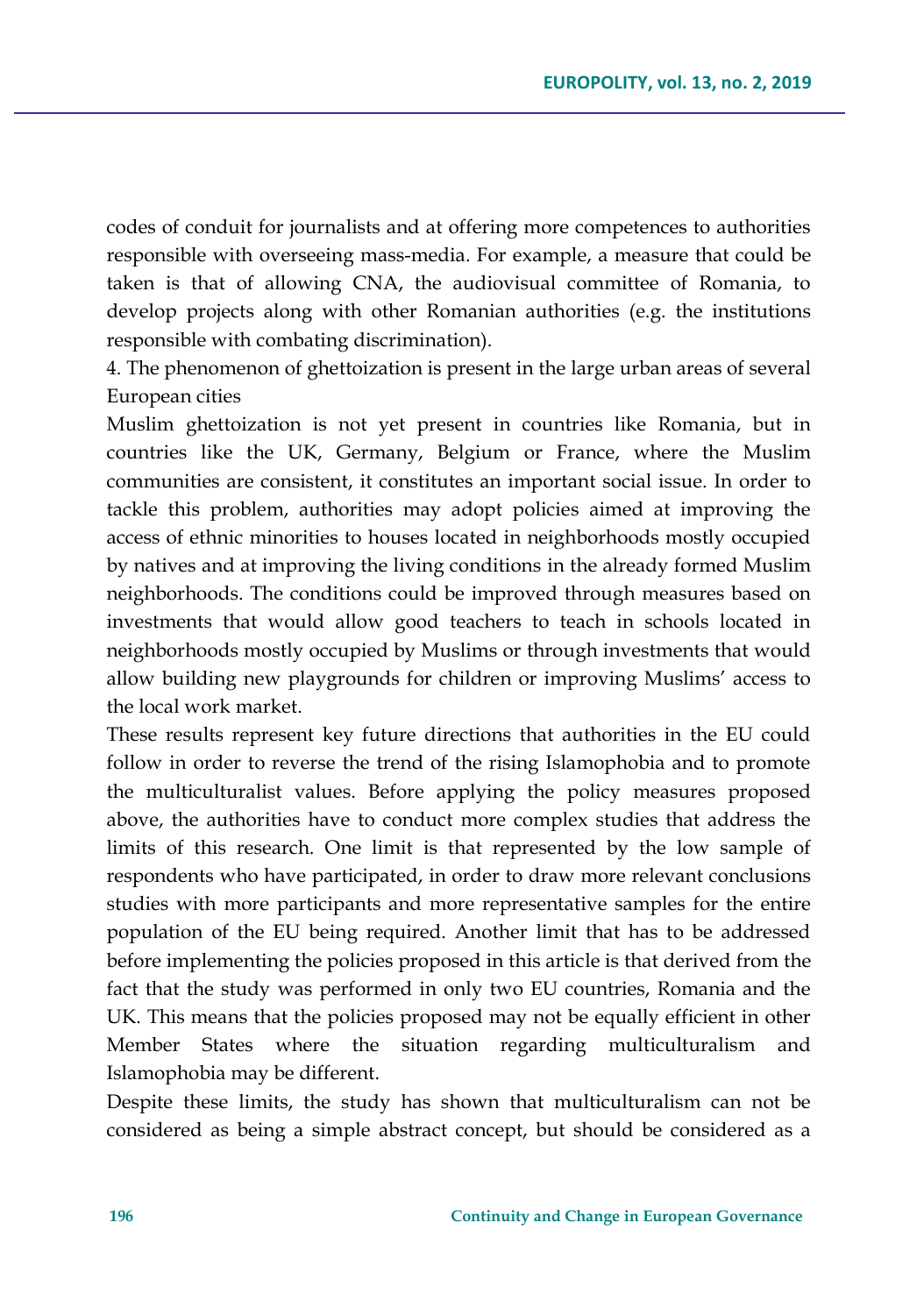viable option of response for one of the most severe manifestations of hatred the European society has encountered in the past decades: Islamophobia. As a result, it can be said that multiculturalism still remains an instrument that can be used by governments and legislative bodies of the EU Member States in order to tackle the specific problems caused by migration, to ensure a better integration of migrants in the host societies and to diminish the negative effects of challenges against diversity like racism, xenophobia, antisemitism or Islamophobia.

### **REFERENCES**

- Alshammari, Dalal. 2013. "Islamophobia.", *International Journal of Humanities and Social Science* 3(15): 177-180.
- Bastian, Brock. 2012. "Immigration, Multiculturalism and the Changing Face of Australia." In *Peace Psychology in Australia*, edited by Diane Bretherton and Nikola Balvin . Boston: Springer.
- Bayrakli, Enes, and Farid Hafez. 2018. "European Islamophobia Report 2017." *SETA – Foundation for Political, Economic and Social Research*, Istanbul.
- Bleich, Erik. 2012. "Defining and Researching Islamophobia." *Review of Middle East Studies* 46 (2): 180-189.
- Bloemraad, Irene and Matthew Wright. 2014. "Utter Failure" or Unity out of Diversity? Debating and Evaluating Policies of Multiculturalism." *International Migration Review* 48 (S1): S294.
- European Network Against Racism. 2017. "Introduction." Accessed November 8, 2019. [https://www.enar-eu.org/ Introduction-1156.](https://www.enar-eu.org/%20Introduction-1156)
- European Union Agency for Fundamental Rights. 2017. "Second European Union Minorities and Discrimination Survey. Muslims – Selected Findings." *Publications Office of the European Union.* Accessed November 8 2019. [https://fra.europa.eu/sites/default/files/fra\\_uploads/fra-2017-eu](https://fra.europa.eu/sites/default/files/fra_uploads/fra-2017-eu-minorities-survey-muslims-selected-findings_en.pdf)[minorities-survey-muslims-selected-findings\\_en.pdf.](https://fra.europa.eu/sites/default/files/fra_uploads/fra-2017-eu-minorities-survey-muslims-selected-findings_en.pdf)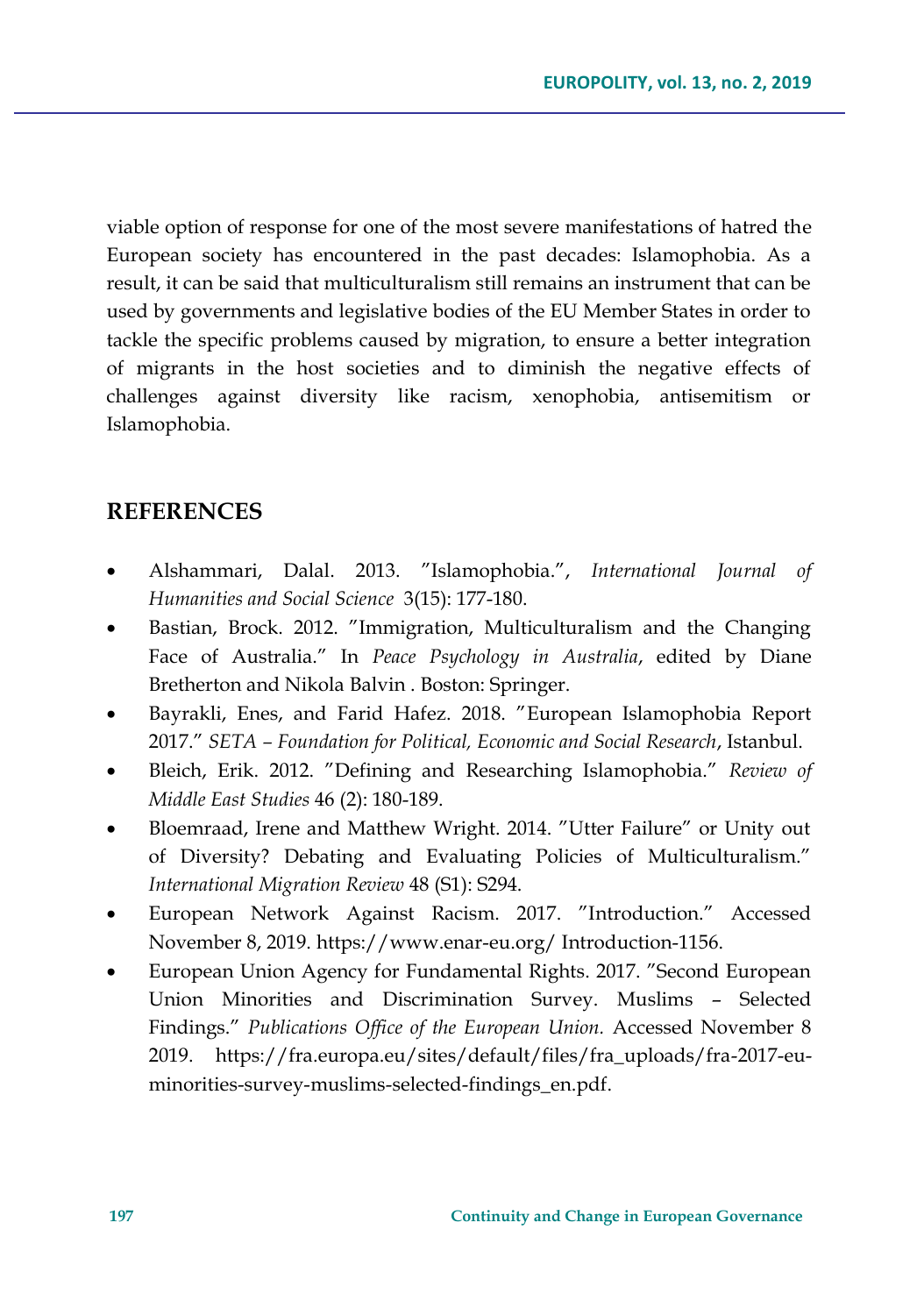- Frunza, Sandu. 2010. "Pluralism si multiculturalism." *Journal for the Study of Religions and Ideologies* 3 (9): 136-143.
- Hofstede, Geert. 1980. *Culture's Consequences: International Differences in Work-related values*. London, Sage Publications.
- Housing Europe. 2015. "A State of Housing in the EU 2015. A Housing Europe Review." 5 May. Accessed October 19 2019. [http://www.housingeurope.eu/resource-468/the-state-of-housing-in-the](http://www.housingeurope.eu/resource-468/the-state-of-housing-in-the-eu-2015)[eu-2015.](http://www.housingeurope.eu/resource-468/the-state-of-housing-in-the-eu-2015)
- Issa, Tozun, Jone Ordono Olabarrieta, Sumi Holingworth, and Sabine Severiens. 2013. "Citizenship education and ethnic and cultural diversity: A scoping study of Sirius network countries on the education of children from a migrant background." December. Accessed October 10 2019. [http://www.sirius-migrationeducation.org/wp](http://www.sirius-migrationeducation.org/wp-content/uploads/2013/12/CitizenshipEducationReport-tot_SIRIUS_131203.pdf)[content/uploads/2013/12/CitizenshipEducationReport](http://www.sirius-migrationeducation.org/wp-content/uploads/2013/12/CitizenshipEducationReport-tot_SIRIUS_131203.pdf)[tot\\_SIRIUS\\_131203.pdf.](http://www.sirius-migrationeducation.org/wp-content/uploads/2013/12/CitizenshipEducationReport-tot_SIRIUS_131203.pdf)
- Komurcu, Osman. 2019. "Multiculturalism in the EU and the Islamophobia Case" PhD. diss., National University of Political Studies and Public Administration.
- Kukathas, Chandran. 2004. "Nationalism and Multiculturalism." In *Handbook of Political Theory*., edited by Gerald Gaus and Chandran Kukathas. London: Sage Publications.
- Kymlicka, Will. 2012. "Multiculturalism: Success, Failure, And The Future." *Transatlantic Council on Migration*, February.
- Modood, Tariq. 2005. *Multicultural Politics: Racism, Ethnicity and Muslims in Britain*. Edinburgh: Edinburgh University Press.
- Open Society Institute. 2011. "Muslims in Europe. A report on 11 EU cities."  $2nd$ edition, Hungary, Accessed October 7 2019. [https://www.opensocietyfoundations.org/uploads/8dfc7811-b0e1-4b40-](https://www.opensocietyfoundations.org/uploads/8dfc7811-b0e1-4b40-9ca4-35593a65274b/a-muslims-europe-20110214_0.pdf) [9ca4-35593a65274b/a-muslims-europe-20110214\\_0.pdf.](https://www.opensocietyfoundations.org/uploads/8dfc7811-b0e1-4b40-9ca4-35593a65274b/a-muslims-europe-20110214_0.pdf)
- Salat, Levente. 2001. *Multiculturalismul liberal. Bazele normative ale existentei minoritare autentice*, Bucuresti: Polirom.